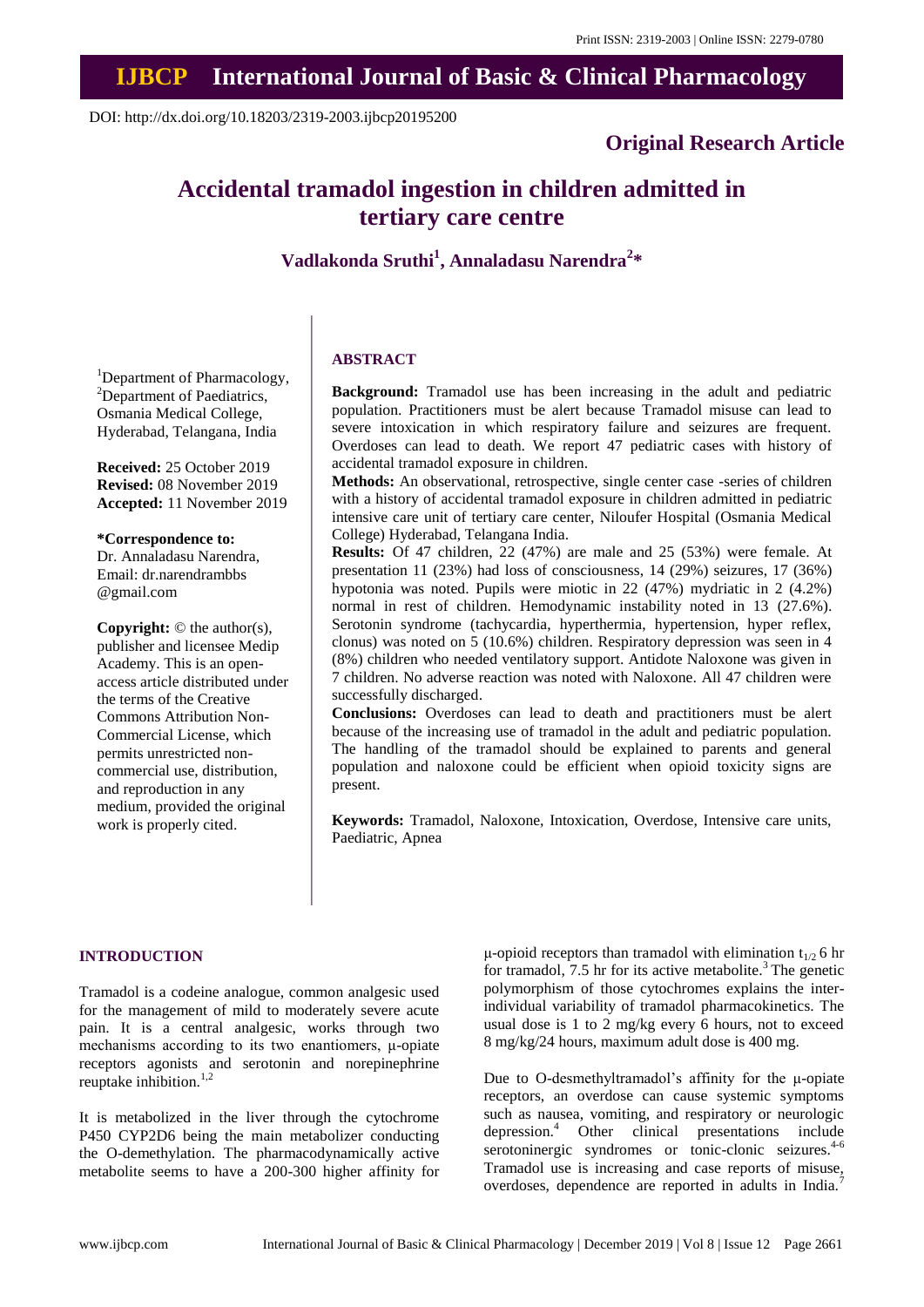Intoxication is rare in the pediatric population and very few cases are reported.<sup>3-6,8-10</sup> The objective of study was to determine the clinical manifestations of accidental tramadol exposure in children and adverse reactions with naloxone antidote.

#### **METHODS**

This was an observational, retrospective, single-center case-series of children with a history of accidental tramadol exposure in children admitted in pediatric intensive care unit (PICU) of Niloufer Hospital (Osmania Medical College) tertiary care Centre in March 2019, in Hyderabad, Telangana India. Cases were identified and reviewed from among all the hospitalized children who had ingested immediate-release tramadol tablet (300 mg) at home provided by their parents unintentionally as antipyretic after child had fever following immunisation given by local paramedical staff at a health centre on 7th March 2019. Unintentionally paramedical staff issued tramadol tablet instead of paracetamol because of similar appearance of strips which were broken into smaller strips. Parents were instructed to give  $\frac{1}{4}$  <sup>th</sup> tablet (300) mg) in case if child develops fever.

All children who were admitted with history of accidental tramadol tablet ingestion following fever after immunization session at a Health Centre on 7th March 2019 were included in the study. Children who were immunized but no history of tablet ingestion but admitted for other reasons were excluded. We defined overdose as an excessive dose taken by the child. The usual dose is 1 to 2 mg/kg every 6 hours, not to exceed 8 mg/kg/24 hours. Intoxication was confirmed by quantitative blood sample and questioning the parents.

Descriptive version of SPSS 10.0 software used to analyze the data.

#### **RESULTS**

Of total 92 infants immunized at urban health centre, 47 cases of accidental tramadol ingestion were admitted in PICU of tertiary care centre in Hyderabad, Telangana, India.

Of 47 infants, 22 (47%) are male and 25 (53%) were female (Figure 1).



**Figure 1: Gender distribution of cases.**

Mean age of the patients was 10 weeks (range; 6 weeks to 16 months). 32 (67%) cases were less than 3 months of age, 8 cases were 3 to 4 months age  $,7$  cases were  $>4$ months age (Figure 2).



**Figure 2: Age wise distribution of cases.**

Mean time of exposure to onset of symptoms 10.5 hours (range 6.5 hrs 14 hrs). Mean dose of tramadol received by infants is range 10.4 mg (15.7-7.5 mg).

At presentation 11 (23%) had loss of consciousness, seizures in 14 (29%) hypotonia in 17 (36%), hemodynamic instability was noted in 13 (27.6%) children (Figure 3).



**Figure 3: Clinical presentation at admission.**

Pupils were miotic in 22 (47%), mydriatic in 2 (4.2%) normal in rest of infants (Figure 4).

Serotonin syndrome (tachycardia, hyperthermia, hypertension, hyper reflex, clonus) was noted on 5 (10.6%) infants. Respiratory depression was seen in 4 (8%) infants who needed ventilatory support. 6 (12%) infants had drug induced hepatitis.

All children received treatment as per standard protocols. Antidote naloxone was given in 7 infants.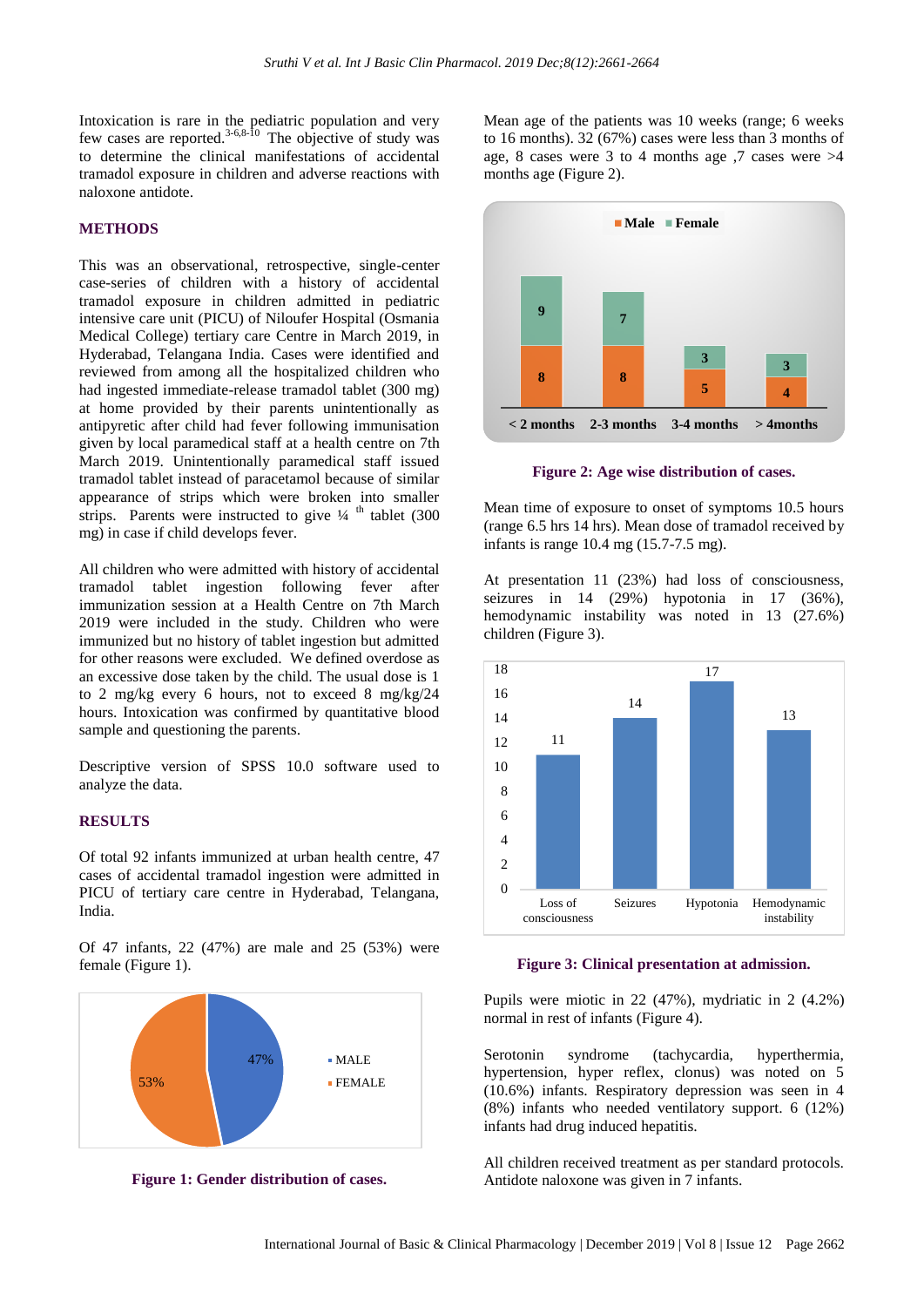Outcome of the study; No adverse reaction was noted with naloxone. All 47 infants were successfully discharged. 2 cases died before they reached the hospital.



**Figure 4: Condition of pupils at admission.**



**Figure 5: Complications during hospital stay.**

#### **DISCUSSION**

Tramadol is a centrally acting, synthetic analgesic agent, although its metabolite has some affinities for μ-opiate receptors, it exerts its analgesic effect by inhibiting the reuptake of norepinephrine and serotonin and by increasing their respective release or secretion. The recommended therapeutic dose in children is of 1-2 mg/kg every 6 hours. The peak serum level is attained in 30 minutes and it is subsequently eliminated by the renal route with an excretion half-life of 6 hours in children. The serum therapeutic levels are of 0.2 to 0.8 mg/l, and toxicity is considered when above 1 mg/l.<sup>2,12</sup>

In children only very few cases of acute tramadol poisoning have been reported.<sup>11</sup> Tramadol poisoning can be daily treatment overdoses, accidental, or parenteral poisoning/ Munchausen syndrome by proxy.<sup>5, $\delta$ ,8-10</sup> We report 47 pediatric cases with history of accidental tramadol exposure in children admitted in PICU of tertiary care centre, India in March 2019.

In our case series respiratory depression was seen in 4 (8%) children who needed ventilatory support. Seizures, was reported in 17 children (36%). Srinivas et al confirmed respiratory depression and seizures as an effect of tramadol central action.<sup>13</sup>

Serotonin syndrome (tachycardia, hyperthermia, hypertension, hyper reflex, clonus) was noted on 5 (10.6%) children in our study. Truncal rigidity can be seen in severe serotonin syndrome and can lead to respiratory failure.<sup>6</sup> These symptoms can be linked to global or limb hypertonia as seen in those intoxications, as described by Mazor et al.<sup>4</sup>

Seizures seem to occur in the first hours following tramadol ingestion and are often isolated. They mostly presented short generalized tonic-clonic seizures, with serotoninergic syndromes or with symptoms of opioid overdose.<sup>8-10</sup>

Antidote naloxone was given in 7 children. Dose of naloxone in infants and children <5 years or <20 kg; 0.1 mg/kg dose; if needed can be repeated every 2 to 3 minutes. In our study no adverse reaction was noted with naloxone. Central nervous system depression and hypoventilation can be treated with naloxone which accelerates recovery, if used early. $9$  Most children recovered spontaneously within the first 24 hours without an antidote treatment. In a multicentre study, Spiller et al reported that the use of naloxone as an antidote was immediately beneficial for apneas and drowsiness in 4 out of 8 patients, in this study in one patient a case of seizure also reported, immediately after administering naloxone, although the seizure could be the residual effect of Tramadol.<sup>14</sup> In Saidi et al, 43 out of 47 patients over 16 years of age had clinical cerebral state monitor benefits after a naloxone injection.<sup>15</sup> Side effects were minor in this study.

Two cases died before they reached the hospital. Unfortunately, tramadol intoxication can be fatal if handled too late, this may be due to delay in recognizing symptoms by parents; aspiration during prehospital management; Potential cardiogenic failure with a high plasma level.<sup>9</sup>

In an infant who presented with acute encephalopathy without fever or no known metabolic diseases, the toxicology analysis is crucial to diagnose poisoning. The use of naloxone could be useful as a diagnosis and/or a treatment for tramadol intoxication but should be used carefully due to the lack of available data for the paediatric population.

#### **CONCLUSION**

Because of the increasing use of tramadol practitioners should be aware of its side effects and lethal potential. The handling of the tramadol tablets should be explained to parents and general population and healthcare providers